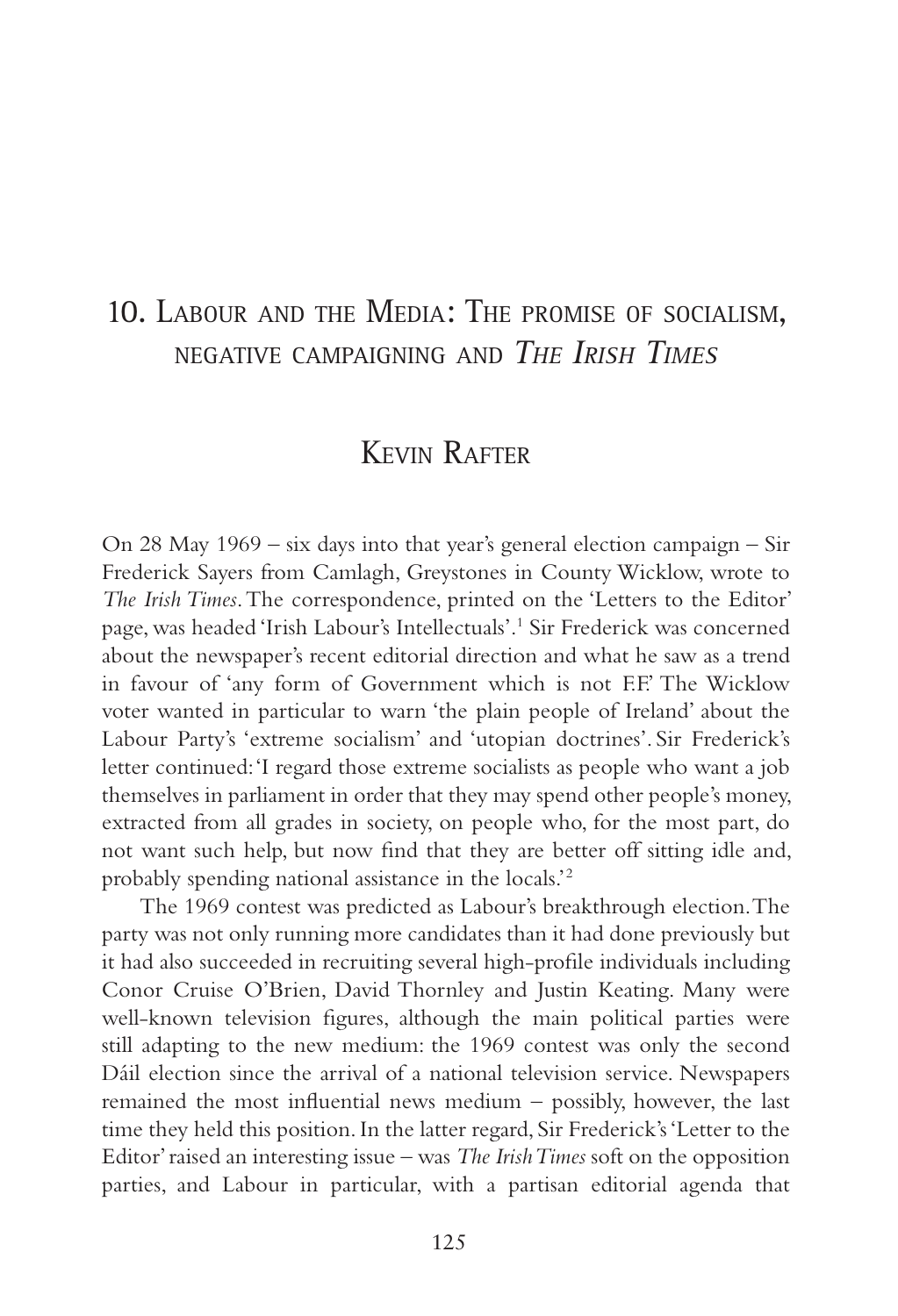discriminated against Fianna Fáil? This chapter focuses on Labour's embrace of socialism in the late 1960s and examines to what extent did *The Irish Times* rally to the party's cause in the 1969 general election. The discussion illustrates how Fianna Fáil measured its message to respond to the Labour threat – and how a ruthless, negative campaign successfully dominated news coverage and overpowered the Labour agenda.

In very many ways the 1969 contest was a transition election. Across Irish society there was evidence of a nascent modernisation agenda while in the realm of political campaigning a new professionalisation was evident. Campaign techniques – recently seen in the United States and United Kingdom – were being adopted, in varying degrees of sophistication, by the three main Irish parties. Jack Lynch's 'meet-the-people tour' was a central part of a highly personalised Fianna Fáil campaign. Lynch's party was well resourced – budgets even paid for the hire of a helicopter for the leader's tour. Fine Gael still lagged behind its larger rival but there were signs of a new attitude from a party whose senior members were described only a few years previously as part-time politicians more devoted to other professional activities than to politics.3

Labour also displayed a more professional approach in its quest to break the stranglehold of its two main rivals. The party had an election budget of £25,000 while the Irish Congress of Trade Unions (ICTU) provided another  $\text{\textsterling}17,000$  for promotional spending.<sup>4</sup> Labour also proudly revealed that it had commissioned 'a professional psephological survey of Ireland' – which showed that its support was strong in working class areas and that the bulk of its support base was aged between twenty-one and forty.<sup>5</sup> Some elements of 'modern' political campaigns elsewhere were, however, still resisted particularly by Fianna Fáil, which opted not to publish an election manifesto. Those interested in its policy agenda were directed to the outgoing governmental programme, the most recent budget speech and Lynch's script delivered at the start of the election campaign. 'Manifestos have a Marxist ring about them,' Charles Haughey, the Minister for Finance, declared as he dismissed Fianna Fáil's opponents: 'Fine Gael is dead and many people are afraid of the extreme socialist policies of the Labour Party.'6

Irish politics had for the previous half century been defined in nonideological terms with the partitionist hangover from the independence era still influencing the shape of the party system. Labour remained the third party, and had struggled to match the electoral dominance of Fianna Fáil. When government did beckon – in 1948 and in  $1954 -$  it was as a minority partner in a Fine Gael-led administration. The latter years of the 1960s,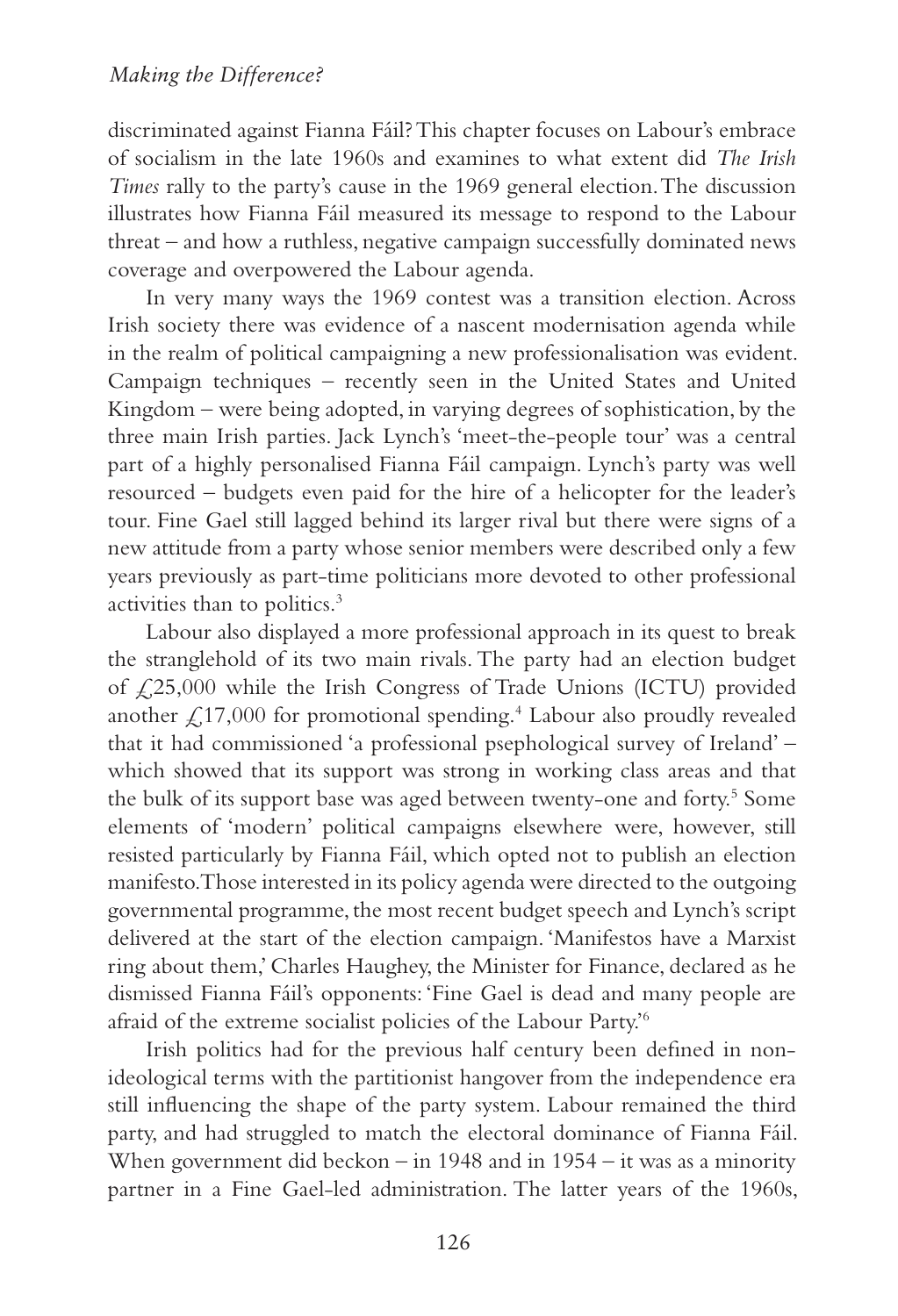however, saw the commencement of a brave, but ultimately unsuccessful, departure to promote a distinctive socialist programme.

I

It remains one of the best-known sound bites in Irish political history: 'The seventies will be socialist.' These were the first five words spoken by Brendan Corish in his leadership address at his party's national conference in October 1967. The speech, which had been three months in the making, was billed as heralding 'The New Republic' as Labour sought to tap into a nascent national mood for change and modernisation.7 The continued contemporary usage of the phrase – more often than not as a political put-down – has a great deal to do with Labour's failure to convince the electorate ultimately of the value of its socialist programme at the 1969 general election.

Yet when Corish stood at the conference podium in late 1967 there was a real sense in Labour circles that the party was on the verge of a historic breakthrough. Corish was intent on broadening his party's appeal, and wanted to provide a genuine alternative to Fianna Fáil and Fine Gael. The speech was – according to one of its authors – 'a statement of socialist intent'.<sup>8</sup> There had been a long-standing timidity in embracing socialism (never mind communism or Marxism), reflecting not just the non-ideological nature of Irish politics but also a genuine fear of alienating a largely conservative population by incurring the wrath of the Roman Catholic hierarchy. One Labour TD went so far as to sue a local newspaper in 1964 for printing an opponent's claim that he was a communist.9

'Socialist' was a word 'rarely uttered by the party' and even when Corish assumed the leadership he preferred to talk about 'Christian socialists, not rip-roaring Marxists'.10 On one occasion when rejecting a Fianna Fáil attack Corish declared, 'Our policy is based on good, sound, Christian principles and always will be.'<sup>11</sup> Garret FitzGerald recalled attending a media briefing in 1962 concerning Ireland's application to join the then European Economic Community (EEC) at which a Dutch reporter asked the Labour leader if he was a socialist. Addressing FitzGerald and the journalists Corish replied, 'Garret, imagine what would happen if I got up on the platform in Duncannon and announced that I was a socialist. Sure, I wouldn't get a vote in the place!'<sup>12</sup>

The 1960s, as mentioned earlier, saw the commencement of a process of modernisation and secularisation – a process which was 'complex, confused and very far from a linear narrative'.13 In the political arena post-de Valera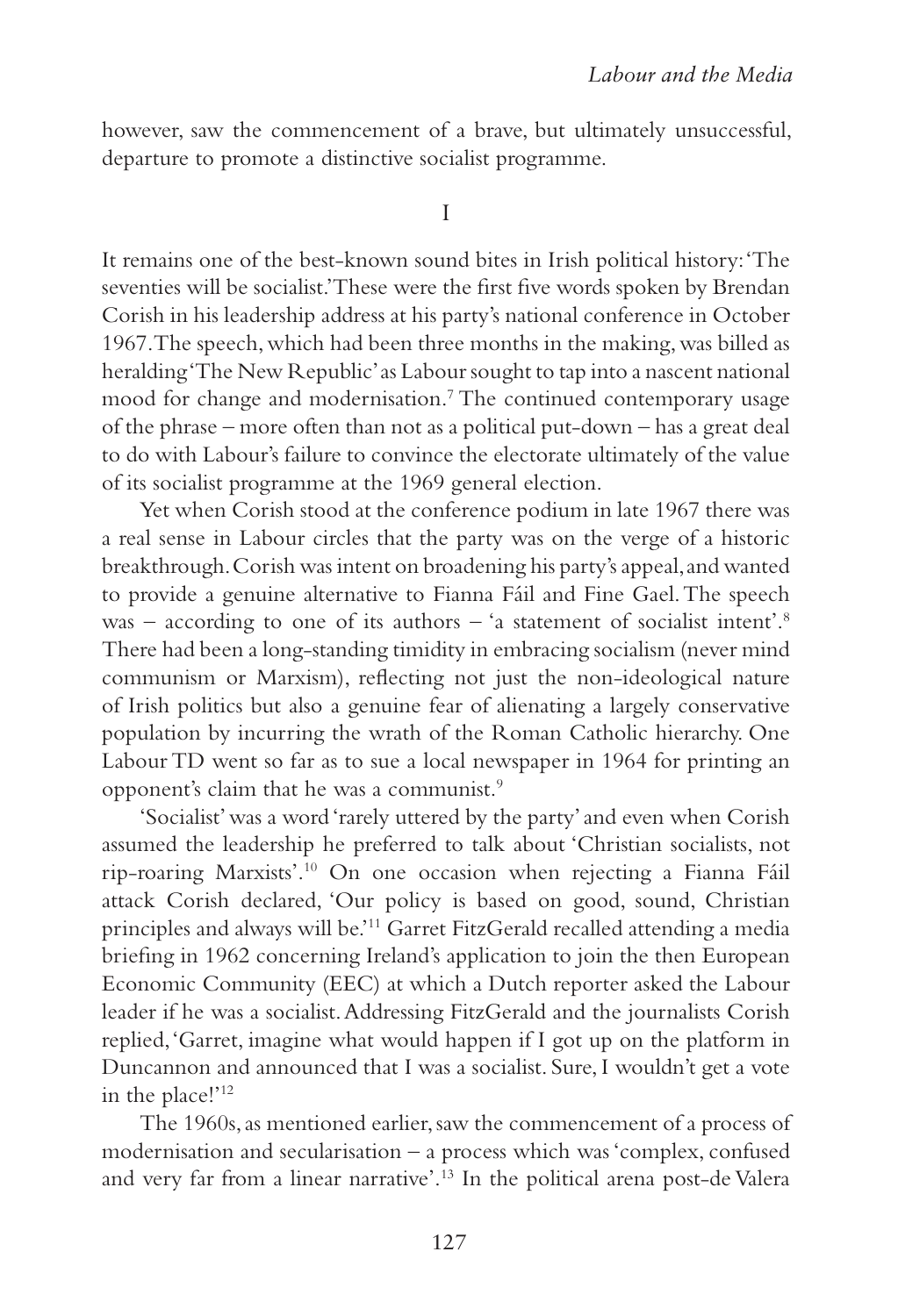Fianna Fáil embraced a more outward-looking industrial policy and deepened links with the world of business. Pressure for fresh thinking within Fine Gael divided the party along liberal and conservative lines. In this environment Corish and his supporters believed there was an opportunity for Labour. Although a Dáil deputy since 1945 Corish had shown few signs of being a political radical. The first time he actually described Labour as a socialist party was in June 1964. Interestingly, however, the word did not feature in the party's 1965 general election manifesto. An explicit endorsement eventually came at the party's national conference in October 1966 when Corish referred to a 'coherent socialist philosophy'.14

The Labour leader was heavily influenced by a group of modernisers including Michael O'Leary, a trade union research officer who had won a Dáil seat in 1965, Brendan Halligan, an economist who was appointed as a full-time party organiser in 1967, and Barry Desmond who became party chairman. O'Leary later said that with the new strategy Corish's 'every action as leader between 1965 and 1969 threw the legendary caution of the political culture from whence he hailed, to the winds.'15 But Corish was not a puppet on a string manipulated by a cabal of ideologues – as Fianna Fáil would allege during the 1969 election campaign. Halligan explained: 'These were his ideas not anyone else's. Others, myself particularly, wrote down the words which he then read. But the sweep of ideas, the inner feelings and the most telling phrases were his alone.'16

Having spent most of its history out of power – and all of the previous decade in opposition – Labour had reason to be optimistic that its fortunes were about to change. Notwithstanding electoral defeats in 1961 and 1965, there had been tangible progress – the twenty-two seats won in 1965 had been equalled only once previously (in June 1927). There were increased numbers of party branches, more members and record attendances at national conferences. Many new younger members favoured a more radical bent to the party's policy outlook. The intention was to rebrand the Labour Party, and to recast Irish politics. Halligan later recalled the energy driving this new socialist departure: '… the party took off in the giddy excitement of believing that anything was possible.'17 There was for some time, however, a vagueness in the party's new-found public attachment to socialism and also how its policy ambitions would be realised, and funded. In the words of one writer, the party was 'faced with the task of coming up with the policies to go along with its slogans'.18

Throughout 1968 a raft of policy papers were published. This new socialist agenda was eventually aggregated into a 150-page booklet and later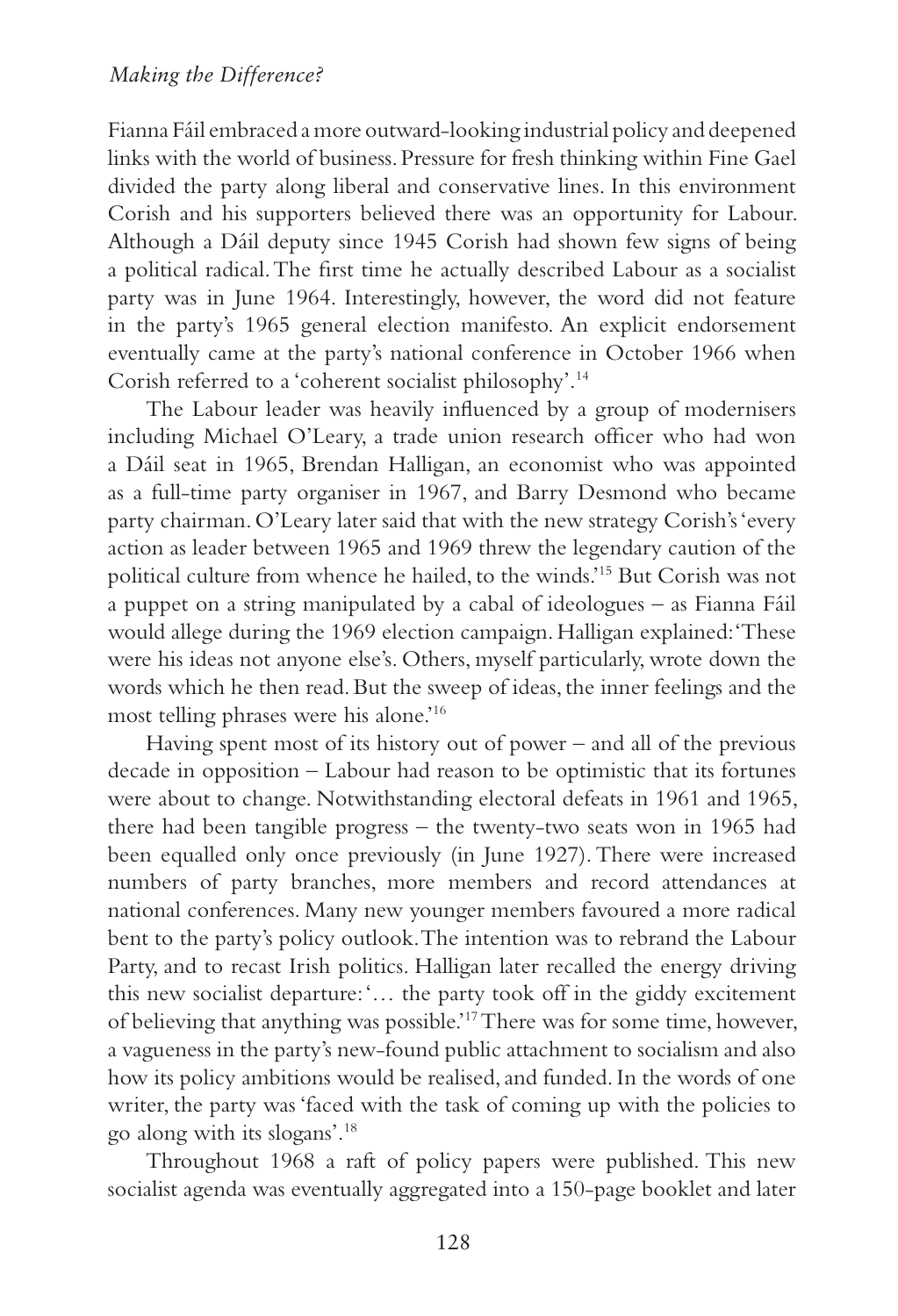distilled into the party's election manifesto 'The New Republic' in May 1969. The process was described as involving 'a complete critique of Irish society' where all possibilities were open for discussion including consideration of replacing Ireland's parliamentary system of government with a presidential system.19 Corish claimed that Labour's 'socialist principles' would aim at greater mobilisation of national resources to secure full employment; he said that, 'Private enterprise has failed to establish the industries needed and that public enterprises under some form of State organisation will have to play a larger part in the economy and the search for jobs.'20

A newly established State Development Corporation was to be tasked with securing full employment; a Rural Development Agency would focus on similar issues in non-urban areas while the promotion of enterprise would be facilitated by providing businesses with cheaper credit. The provision of a free national health service and decent modern housing were central components of the policy plan. A new department of housing was proposed to deliver promises including bringing building land in urban areas under state control and providing 100 per cent loans at low rates of interest. Some issues were, however, fudged – the party's exact stance on bank ownership was vague and, despite references to more state control, stopped short of proposing full nationalisation.

The programme has met with almost universal dismissal from leading historians with assessments ranging from 'intellectual window-dressing'<sup>21</sup> to 'careless socialist rhetoric<sup>'22</sup> to 'naive logic and clueless political analysis'.<sup>23</sup> More generously, Gallagher has argued that the final programme 'represented a rare infusion of idealism into the political system' although he still accepted that at the heart of the manifesto was 'a rather starry-eyed naivety' particularly when it came to the costs involved.<sup>24</sup> The long list of policy promises undoubtedly offered many hostages to fortune, and despite having a great slogan many Labour policies were not fully developed.

There were also communication problems – internal and external. The internal process had been largely leadership driven and this top-down strategy received a distinctly lukewarm response from rural members, not to mention many rural TDs. Despite the new spirit of openness and changing attitude to authority a significant section of the population still held to a conservative outlook. Labour's embrace of socialism did not find universal favour. As John Horgan noted the new policy direction 'would have been anathema, not only to a previous generation of Labour parliamentarians, but also to some of those who had survived'.25

These internal issues were evident from the start of the change process.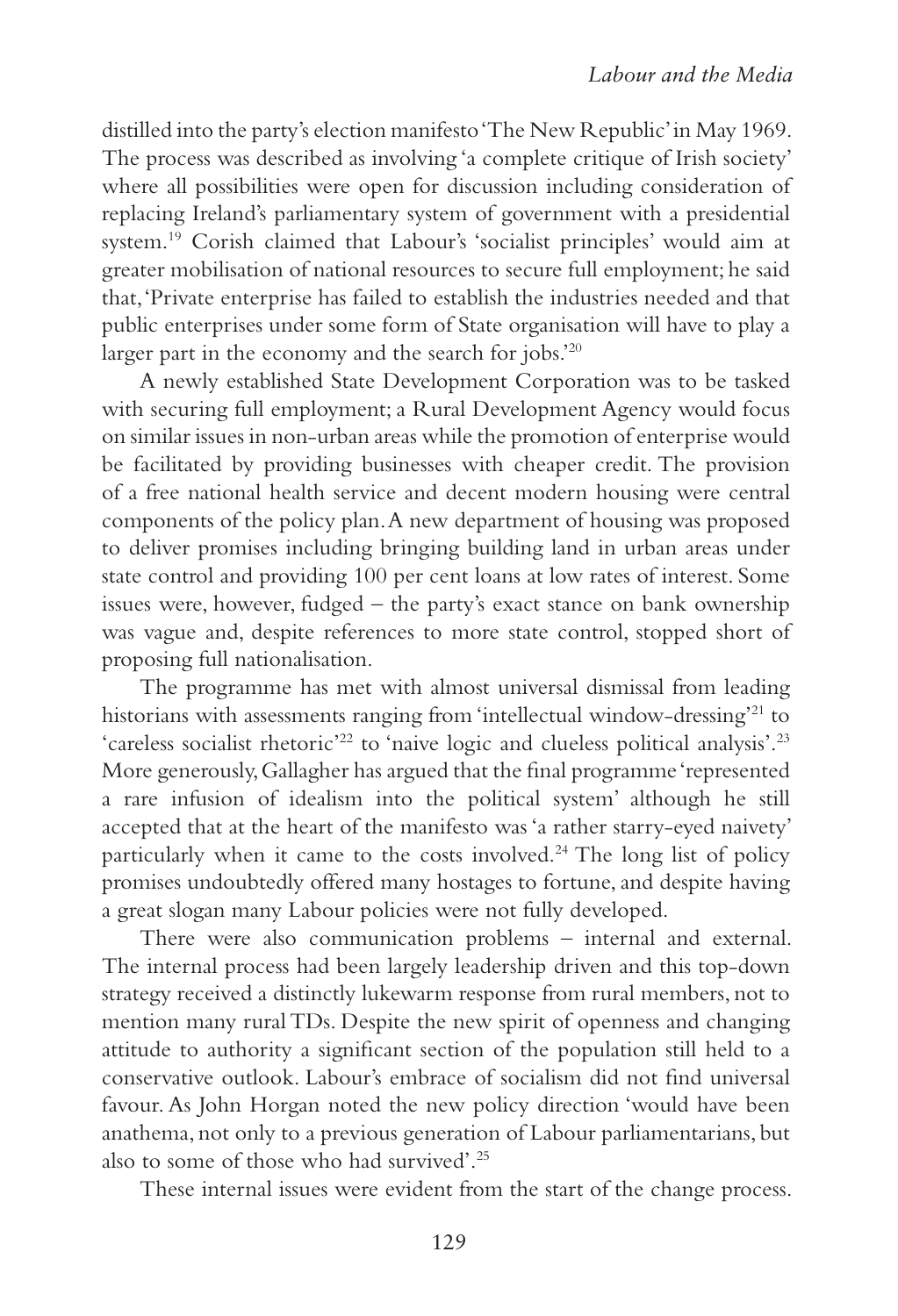For example, there was, according to one reporter at the 1967 conference, 'a frenzy of enthusiasm' when Corish declared his opposition to entering a coalition government. But, interestingly, the same writer observed of the leader's embrace of socialism: 'The delegates loved it too, but curiously, during the course of the debate it seemed to have made little impact.' Most speakers from the conference podium, journalist Donal Foley noted, 'failed to apply socialist planning theories to the question under discussion'.26

This resistance – and failure to comprehend fully the implications of party policy – obviously persisted. One political correspondent – writing many years later – was particularly critical of the approach of some parliamentary party members: 'unfortunately, many deputies only glanced at the proposals before being sent on radio and television to explain them to the public. It became obvious they had no great notion about what they were talking about and they were not helpful to the promotion of the ideas.'27 Any weakness within Labour at communicating its own platform only further assisted the party's opponents who were intent on pursuing a deliberate policy of negative political campaigning against Corish and his colleagues.

The eighteenth Dáil was dissolved on 22 May 1969 with polling day set for 18 June 1969. Fianna Fáil was fighting its fourth election in a decade under a third leader – de Valera in 1959; Lemass in 1961 and 1965; and now Lynch in 1969. Fine Gael's Liam Cosgrave was also a new party leader, having come to the position after the 1965 election. Corish was the veteran – he had led Labour in the two previous contests.

Lynch succeeded Lemass in 1966 but the leadership transition had not been easy for Fianna Fáil. Several of Lynch's cabinet colleagues retained aspirations to lead the party and, at best, an uneasy internal truce existed. Lynch actually consolidated his position with by-election successes – seven in all – between December 1966 and May 1968. But, 'after such a good electoral run, Lynch made a bad decision' when calling a referendum in October 1968 seeking to change the electoral system.<sup>28</sup> The proposal to switch to a straight vote system was rejected; the voters had also said no in 1959. Lynch's government responded by redrawing Dáil constituency boundaries in its favour. The legislation passed into law in early spring – following the introduction of a positive budget – and a general election was called immediately to take full advantage.

In total, 373 candidates contested the election – the highest number since 1948. Fine Gael had 125 candidates; Fianna Fáil 121 while Labour had 99 (compared with 43 in 1965). The election was framed as a contest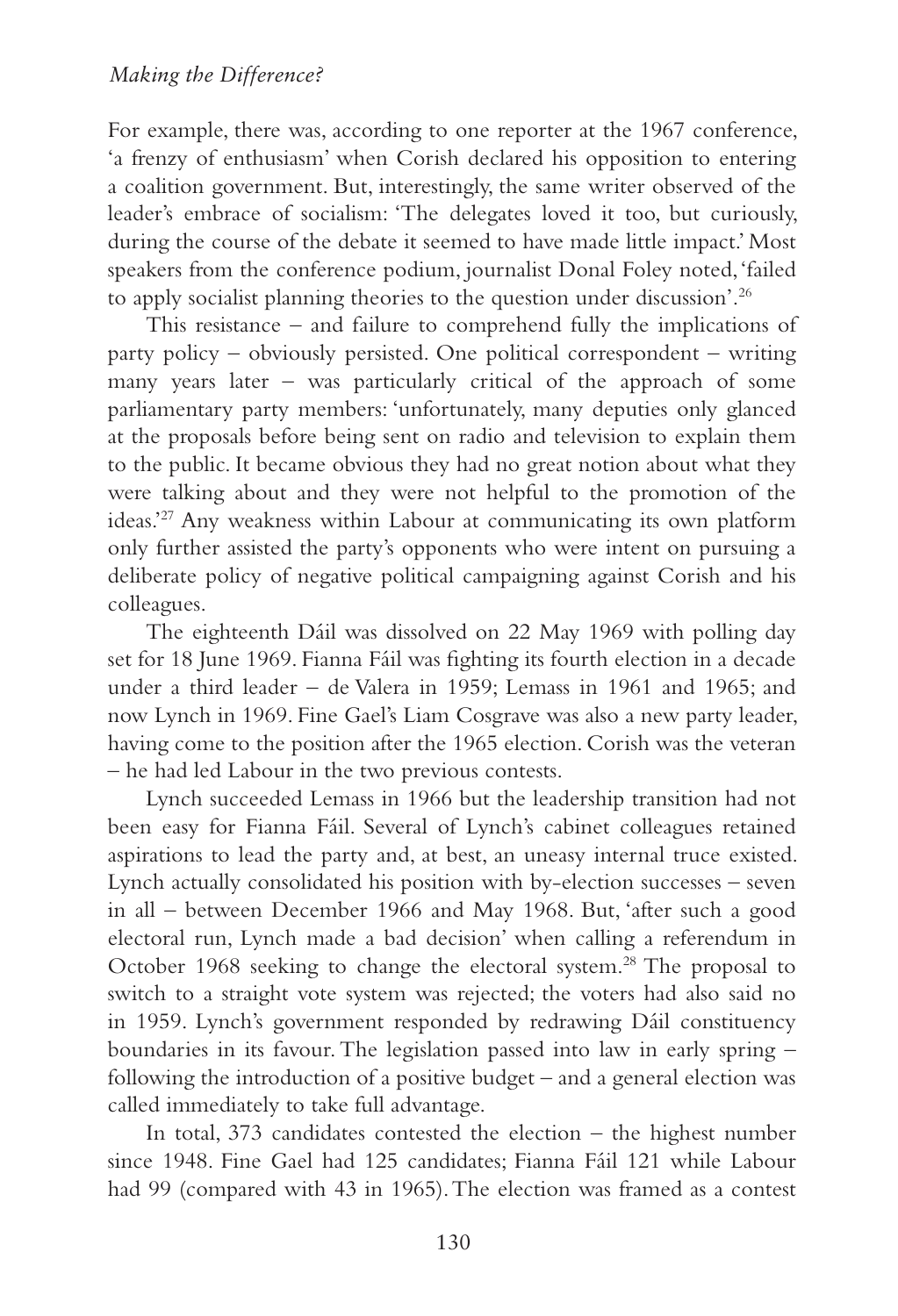of equals. One newspaper report observed that, 'The picture now emerges – for the first time in Irish politics – of three parties fully equipped with policies, candidates and calibre fully competent to form a Government'.<sup>29</sup> Corish said his party had been 'almost overwhelmed' by the number of people seeking to be Dáil candidates. There was for the first time in a Dáil election at least one Labour candidate in every constituency although some outgoing TDs had resisted party policy of having a running mate. Labour's election message was consistent with that articulated over the previous eighteen months – implementation of a socialist policy platform and adherence to an anti-coalition agenda. Corish said Labour was offering a real alternative based on the 'fundamental principles and policies' agreed at its recent conference.30

The decision to rule out a pre-election pact was a source of annoyance in Fine Gael, which believed the real beneficiary would ultimately be Fianna Fáil. It was said that 'relations between the two opposition parties were at their lowest ebb since 1948'.<sup>31</sup> The strains were evident even before the election was called. Dublin South candidate John Kelly warned that the Labour leadership needed to 'temper its ideals with realism'.32 Former Taoiseach John A. Costello even rowed into the debate: 'I believe the Labour leadership, caught in a mesh of socialist theorising, will be forced to abandon an untenable position, particularly when they reflect on the election results.'33 It was a prophetic assessment but as the country headed to the polls on 18 June 1969 the overwhelming view in Labour circles was that a socialist era was about to commence.

II

The Irish media sector in the late 1960s was small in size and 'very homogeneous' in its content.<sup>34</sup> There were four main newspaper groups and a state-owned broadcast service – all devoted considerable editorial space to political news and also to coverage of electoral contests. But according to one writer, in this period 'certainly in the area of political communication, the morning papers play[ed] the primary role'.35 Newspaper analysis and comment pieces were far less prominent in 1969 than they would become in subsequent elections.<sup>36</sup> There was only a small number of journalists covering politics while specialist correspondents were still only emerging. There was a distinct passivity in reporting politics  $-$  in the words of one correspondent, a 'quieter pace' – and this situation only strengthened the ability of the main parties to influence the news agenda.<sup>37</sup>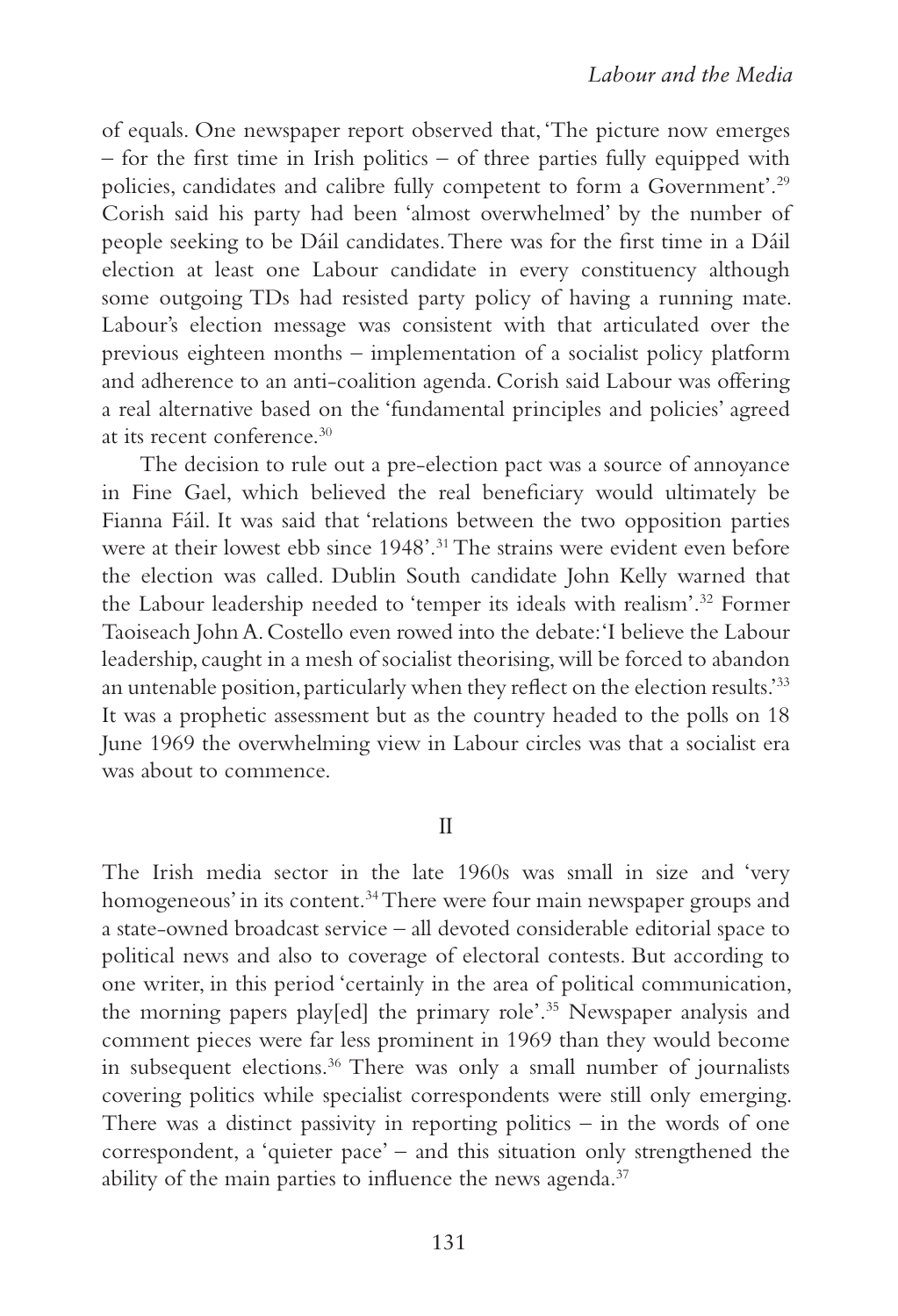# *Making the Difference?*

During the 1969 contest the newspapers provided significant space to candidate scripts issued by the main parties. As part of the professionalism of campaigning in the 1960s the parties set up 'speech factories' where supporters with expertise in particular policy areas wrote speeches for candidates in the hope of securing 'some press coverage'. This was – according to Farrell – 'an attempt to manufacture news' as it was unclear if many of the scripts were ever delivered. By the 1969 general election *The Irish Times* – while still providing extensive space for these scripts – introduced many news stories with the phrase 'according to a supplied script'. A more robust and personalised approach to the coverage of politics emerged in later years. Indeed, by the 1977 general election, newspaper coverage of supplied scripts (measured in column inches) had declined significantly – for example, down 32 per cent in *The Irish Times* and down 41 per cent in *The Irish Press*.

The available evidence suggests there was a fairly even balance in the amount of space devoted to reporting on the campaigns of the three main political parties. Coverage of Labour scripts was almost approximate to the party's share of the total number of nominated candidates. Indeed, Labour received more space in two of the main morning newspapers than Fine Gael as evident in Table 1. These figures led one authority to conclude that Labour's campaign was 'fairly covered by the mass media'.<sup>38</sup> But while Labour could have had few complaints about the extent of newspaper coverage this raw data reveals little about the nature of the coverage and even less about how successful Labour was in getting across its socialist message.

|             | The Irish Times | Irish Independent | The Irish Press | Cork Examiner |
|-------------|-----------------|-------------------|-----------------|---------------|
| Fianna Fáil | 1,568           | 857               | 1,602           |               |
| Fine Gael   | 966             | 628               | 556             | 395           |
| Labour      | 1.114           | 536               | 569             | 395           |
| Others      | 90              | 208               | 138             | 26            |

Table 1: Coverage of Party Speeches in the 1969 General Election

*(Measured in column inches). Source: Carty, 1969*

The morning newspapers displayed considerable similarities in their selection of news stories but they did adopt differing editorial stances in relation to the main political parties. It is difficult to dispute one assessment of newspaper coverage in the 1969 campaign which concluded, 'As usual *The Irish Press*  supported Fianna Fáil, the *Irish Independent* opposed it, while *The Irish Times*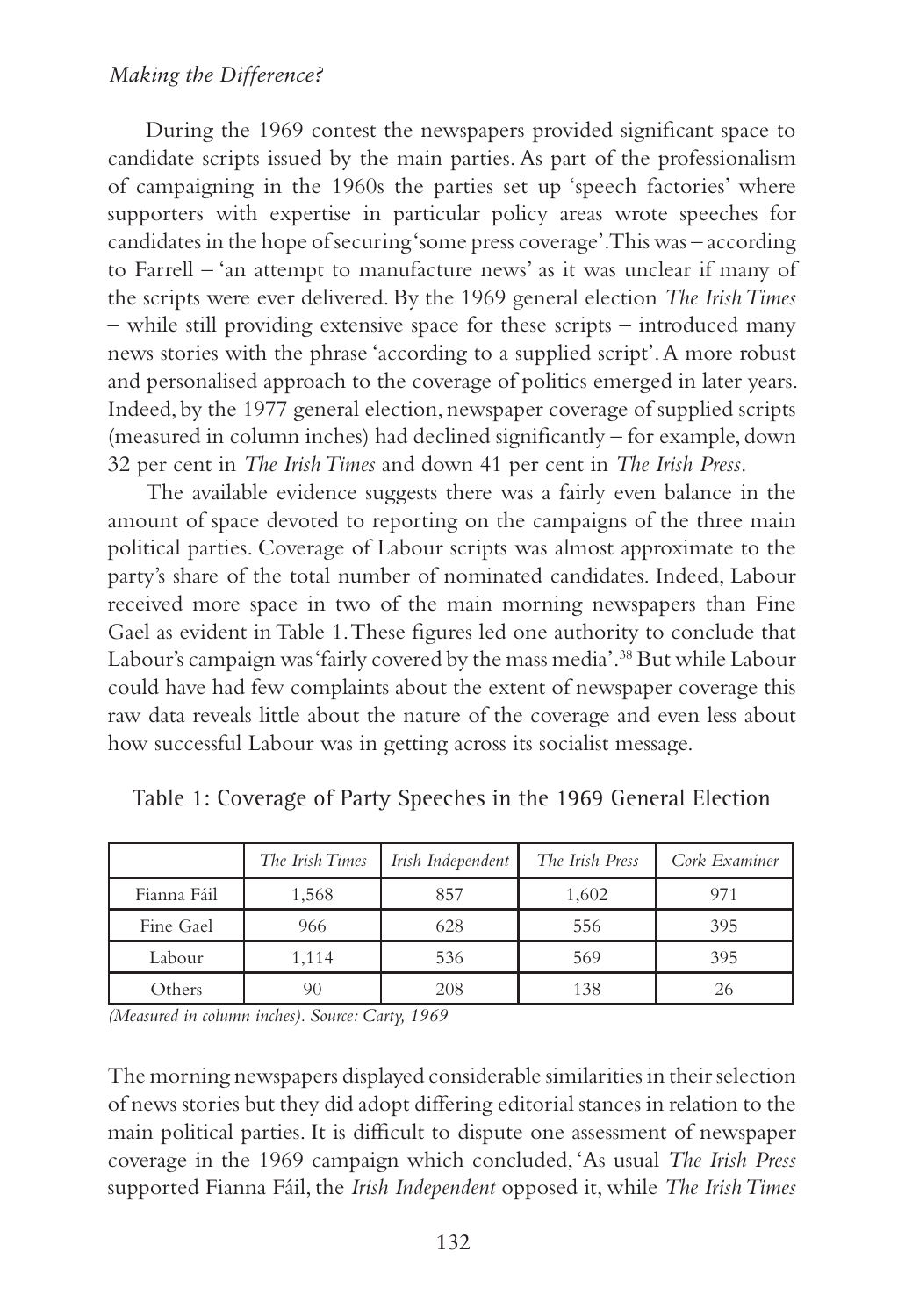found it increasingly difficult to discover differences between the two main parties.'39 While *The Irish Times* stopped short of formally endorsing Corish's party in the general election campaign, one authority has said 'the paper veered towards supporting the re-invigorated Labour Party'.<sup>40</sup>

Somewhat like the Labour Party, *The Irish Times* had embarked upon a process of renewal and reorientation to take advantage of the changes in Irish society. Douglas Gageby, who had been appointed editor in 1963, was intent – in the words of one of his successors – in moving *The Irish Times* 'from the margins to the mainstream of Irish life'.41 Nevertheless, at the time of the 1969 election the newspaper still had the smallest circulation in the morning market although it was 'regarded as the established quality paper'.42

Gageby instilled a liberal ethos in his newspaper's editorial stance as he pursued a strategy to reflect the aspirations of 'the most influential, intelligent and enterprising elements of the population'.43 Several of his contemporaries have, however, acknowledged that he had a strong regard for Charles Haughey and he was, according to one, 'under the spell of John Healy'44 who, in his political columns, was sympathetic to Fianna Fáil. Yet, not even the editor's sympathetic leanings towards Haughey could lead *The Irish Times* to embrace Fianna Fáil. The newspaper's staff contained many journalists who were strongly supportive of Labour's new political positioning. Its Foreign Editor James Downey did back-room work for Labour, and was nominated as a Dáil candidate in 1969.<sup>45</sup> More significantly, and without any apparent acknowledgement of journalistic impartiality, Michael McInerney, the newspaper's political correspondent, was effectively an unofficial Labour advisor. McInerney was close to Halligan, involved with drafting the 1967 conference speech, and was instrumental in candidate recruitment. Indeed, the first meetings between Halligan and O'Brien and Keating, respectively, were instigated by McInerney and took place over lunches in the home of *The Irish Times* journalist.

The next section will examine how successful Labour was in setting the news agenda with its socialist programme during the election campaign but beyond the news pages there were only a handful of opinion pieces in *The Irish Times* which actually addressed the party's programme. Overall, by the standards of election coverage in subsequent decades – and in the early years of the twenty-first century – few analytical articles appeared. One rare example was an assessment of the foreign policies of the three parties. Written by the newspaper's 'diplomatic correspondent', the piece assessed the contribution of Cruise O'Brien to Labour's policy positioning. 'Many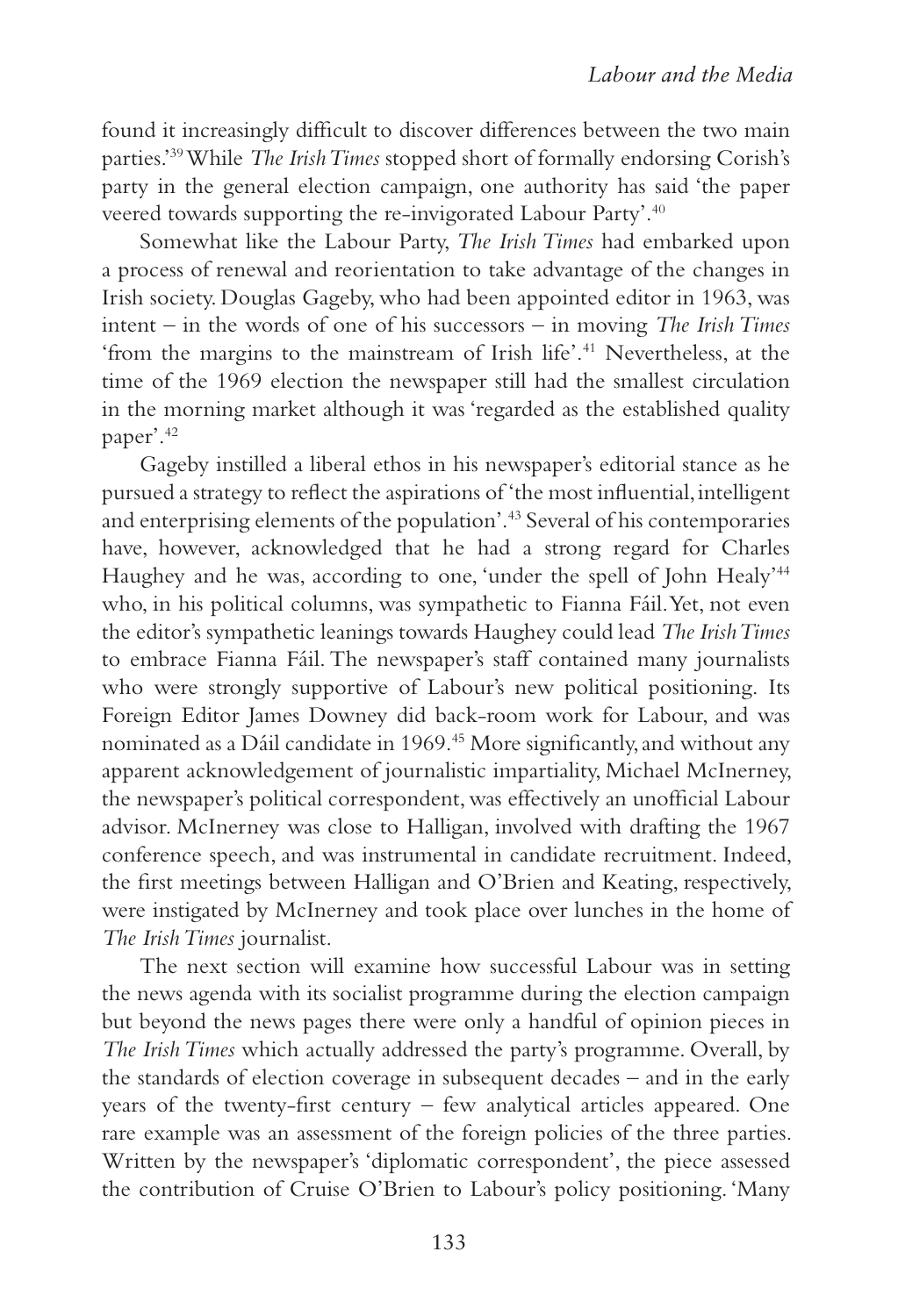people, including a few inside the party, regard his famous advocacy of an embassy in Havana as a major political gaffe', the writer concluded, but noted that opening an embassy in any socialist capital would be a symbolic reassertion of non-alignment and neutrality.46

The absence of writing that critiqued the different party programmes was to the disadvantage of Labour, which could have hoped for at least balanced, and possibly favourable, treatment. If anything in its analysis/ comment articles *The Irish Times* did Labour few favours. Several comment articles were openly dismissive of Labour's campaign strategy – many were written by the paper's political commentator, John Healy. Moreover, the unsigned 'Inside Politics' column was used at the midpoint in the campaign to criticise Corish strongly:

the evolution of Brendan Corish must be the greatest piece of forced growth this country has ever witnessed. There he was three years ago leading a nice gaggle of second rate men who called themselves The Labour Party … Then they became – what was it – the Socialist Labour Party. And before you could say "Up the Republic" there was another wing-ding in Liberty Hall and this time it was the Socialist Workers' Republic, and everything in sight was to be nationalised … and the day of the working man was on hand and Dr Noël Browne was feeling comfortable for the first time.<sup>47</sup>

Alongside these comment/analysis articles the newspaper's editorials were at best lukewarm in their support for Labour. One editorial, headlined 'How?', picked up the Fianna Fáil questioning of Corish's exact intent towards the banking system and what was to be understood by 'control' if nationalisation was not being pursued. The editorial went to the core of the difficulty with the Labour Party manifesto – the uncosted promises – but must have raised a few smiles in Fianna Fáil election headquarters. When Cruise O'Brien sought to raise public interest issues over Haughey's sale of his house and adjoining land for  $\mathcal{L}204,000$  to a property developer, the newspaper actually spun the spotlight back on Labour, and wondered in an editorial if the reaction was based on 'the politics of envy'.48 O'Brien said the transaction deserved 'critical comment' as it emerged that Haughey had failed to disclose his interest when he introduced legislative changes which appeared to benefit him financially. The intervention, however, did Labour little good and, in fact, drew censure on the letters pages – one correspondent asked would O'Brien 'confiscate or 'nationalise' the land?'49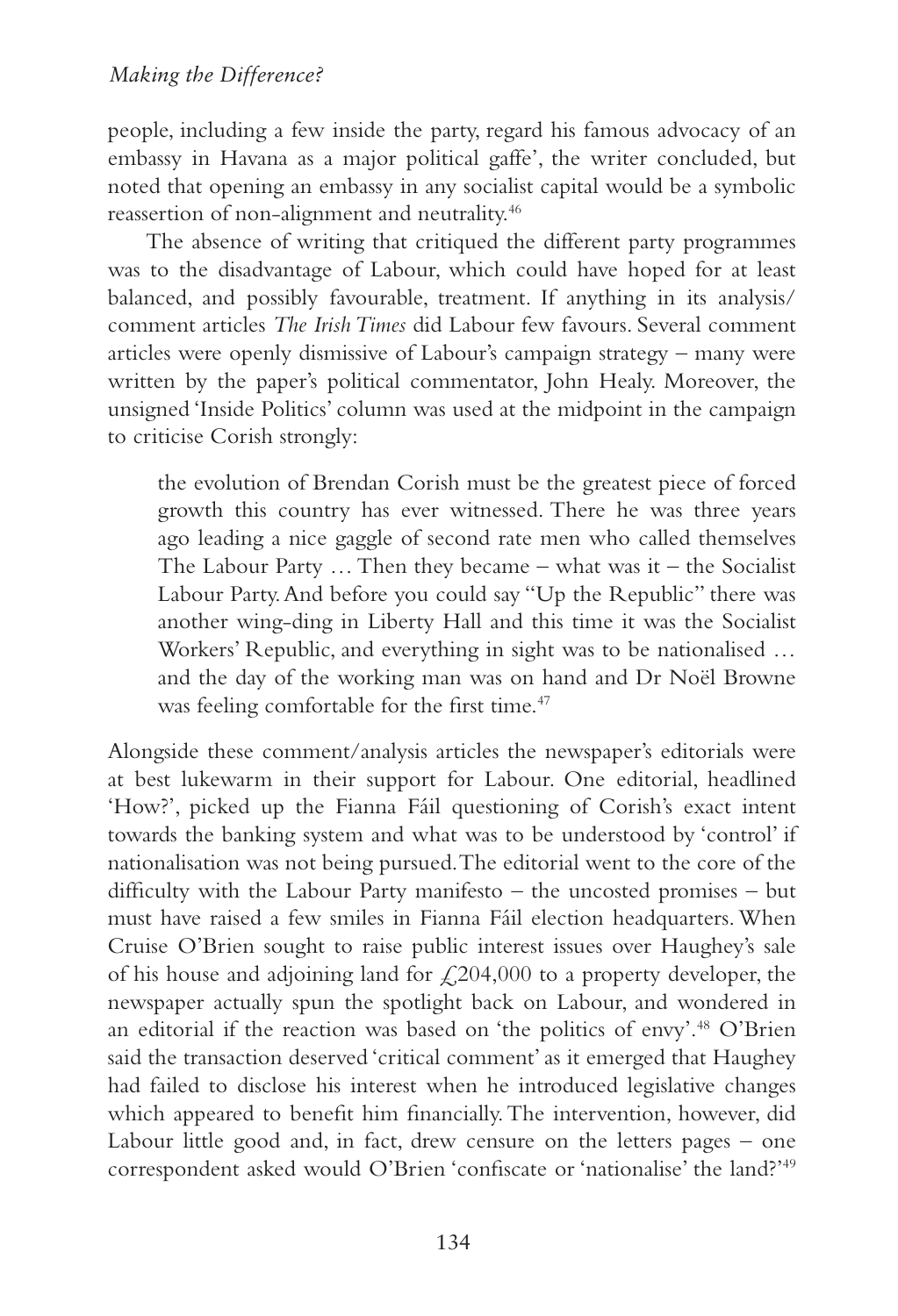Despite this opprobrium, O'Brien was the subject of an uncritical three-part profile just before polling day in one of the few tangible signs that Labour had friends in the newspaper's editorial offices.

#### III

One means of measuring Labour's success, or otherwise, in promoting its policy agenda in the newspaper most benign towards the party – and testing the claims of bias by the letter writer mentioned at the start of this chapter – is to examine the use of the word 'socialist' during the election campaign. The word 'socialist' appeared in 129 individual articles in *The Irish Times* from the dissolution of Dáil Éireann on 22 May 1969 to polling day in the general election on 18 June 1969. Half of these 129 references appear in articles relating to the general election campaign – the others feature in foreign coverage (40 per cent) and in other articles with Irish-related content (10 per cent) not relevant to the electoral contest. A significant number of the election news articles covered Fianna Fáil attacks on Labour, and provide convincing evidence that if *The Irish Times* displayed biased coverage towards Labour the newspaper certainly did not reflect its views in its news coverage during the campaign.

From the outset of the election campaign Labour was a specific target for Fianna Fáil with evidence of a well-planned strategy to undermine any potential Labour momentum by putting doubts in the minds of voters who were thinking of backing Corish's party. There is mixed international evidence about the success of negative campaigning but in the context of the 1969 election in Ireland the Fianna Fáil approach was particularly successfully in terms of framing the media's coverage of the campaign.

The scripts supplied by Fianna Fáil to the media primarily focused on the dangers of Labour's socialist programme, the hidden plans of Corish's party and the gap between the socialist stance of the Labour hierarchy and the party's 'ordinary' membership. Like the other national newspapers, *The Irish Times* gave daily coverage to these Fianna Fáil claims – and not just those uttered by senior party figures but also backbench TDs and first-time candidates. The Fianna Fáil attacks were consistent throughout the campaign and received generous coverage as illustrated by the following headlines from *The Irish Times*:

- Browne denies alien influence in Labour 26 May 1969
- MacEntee asks what would Connolly think 29 May 1969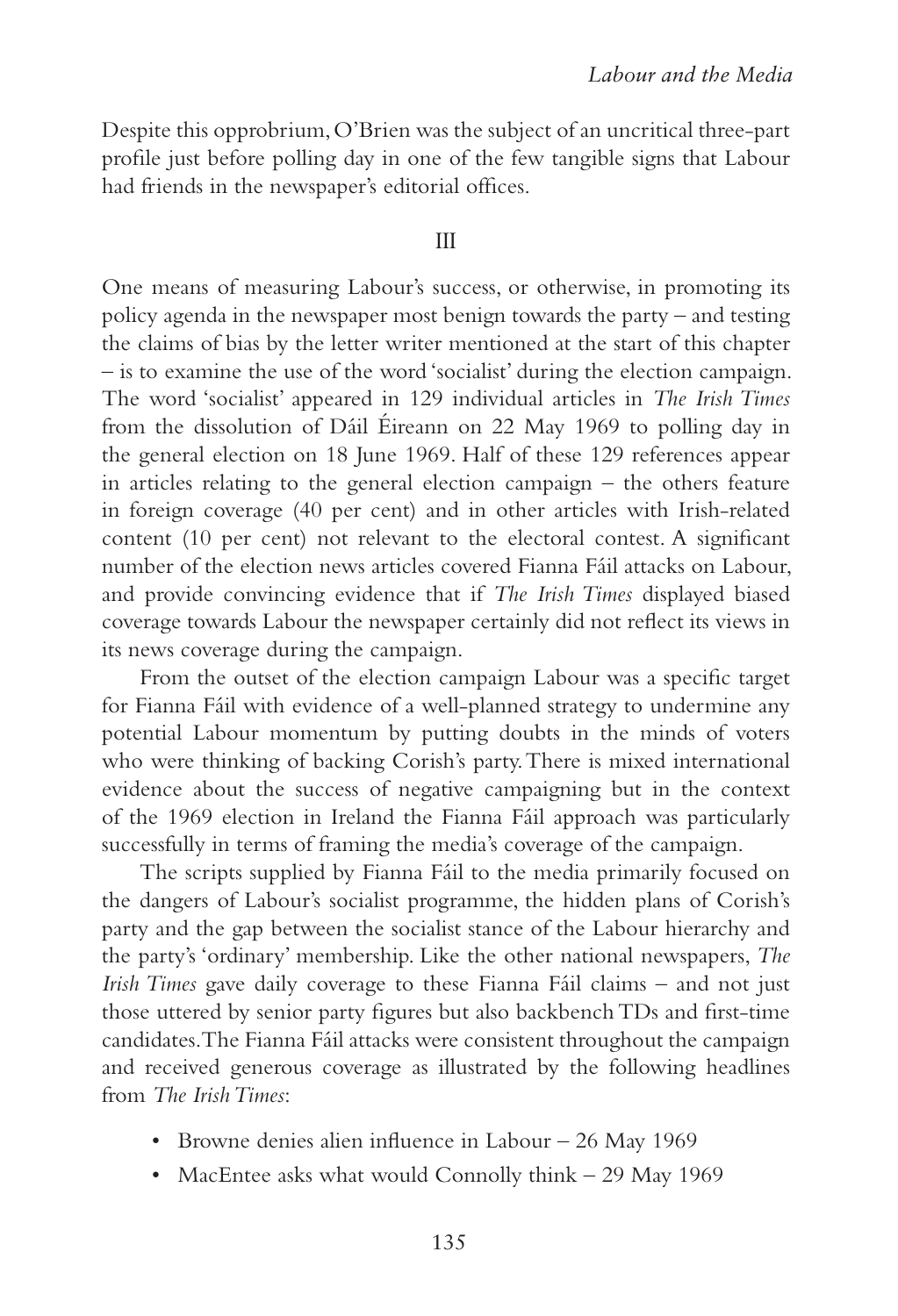- Labour accused of policy cover-up: Challenge from Haughey – 4 June 1969
- Socialist ideas discarded, says Lenihan 9 June 1969
- Socialist take-over of land feared 11 June 1969
- Blaney warns against collectivisation 12 June 1969
- Warning of danger to savings and property: MacEntee fears Marxist influence  $-14$  June 1969
- Choice is reality or Cuban myth Lynch 17 June 1969
- Marxist infiltration warning by Blaney 17 June 1969

Fianna Fáil pursued a negative and highly personalised campaign as it sought to secure a fourth consecutive electoral victory. According to one of Lynch's biographers, the tone of the campaign was set by Haughey and Blaney but most likely with 'the tacit approval of Lynch'.50 At the outset of the campaign Lynch spoke about 'the capture of the Labour Party by the extremist Left'.<sup>51</sup> Fianna Fáil sought to drive a wedge between Labour and its support base. 'There are Labour followers, of course, who had never read the Labour policy outline and their hair would stand on end if they did,' Erskine Childers claimed.<sup>52</sup> The theme that Labour was hiding its true policy intention was also one to which senior Fianna Fáil figures returned repeatedly throughout the campaign. Haughey claimed Labour was hiding its 'extreme form of socialism' with 'a very watered-down version because they know that their real policies were unacceptable to the vast majority of the people'. He said socialism created 'a joyless, soul-destroying, materialistic concept of life'.53

Some of the most abusive language – and the most extreme allegations – came from Agriculture Minister Neil Blaney who warned farmers that Labour's 'sinister' policies where based 'along Soviet lines in collectivisation'.54 Fianna Fáil clearly felt it had Labour under pressure or, to use Blaney's phrase, 'Mr. Corish was beginning to squeal'.<sup>55</sup> Blaney had had a difficult relationship with farmers' leader Rickard Deasy, who was a Labour candidate in Tipperary North: 'The advent of Mr. Rickard Deasy as a socialist in flaming pink is the spectacle of the year. He boasts he sat in the gutter outside the Department of Agriculture. If he did, it was all mod con, with his meals sent round from the Shelbourne Hotel'.56

But even Blaney's language was mild in comparison to the invective from retiring Fianna Fáil minister Seán MacEntee, who had no difficulty in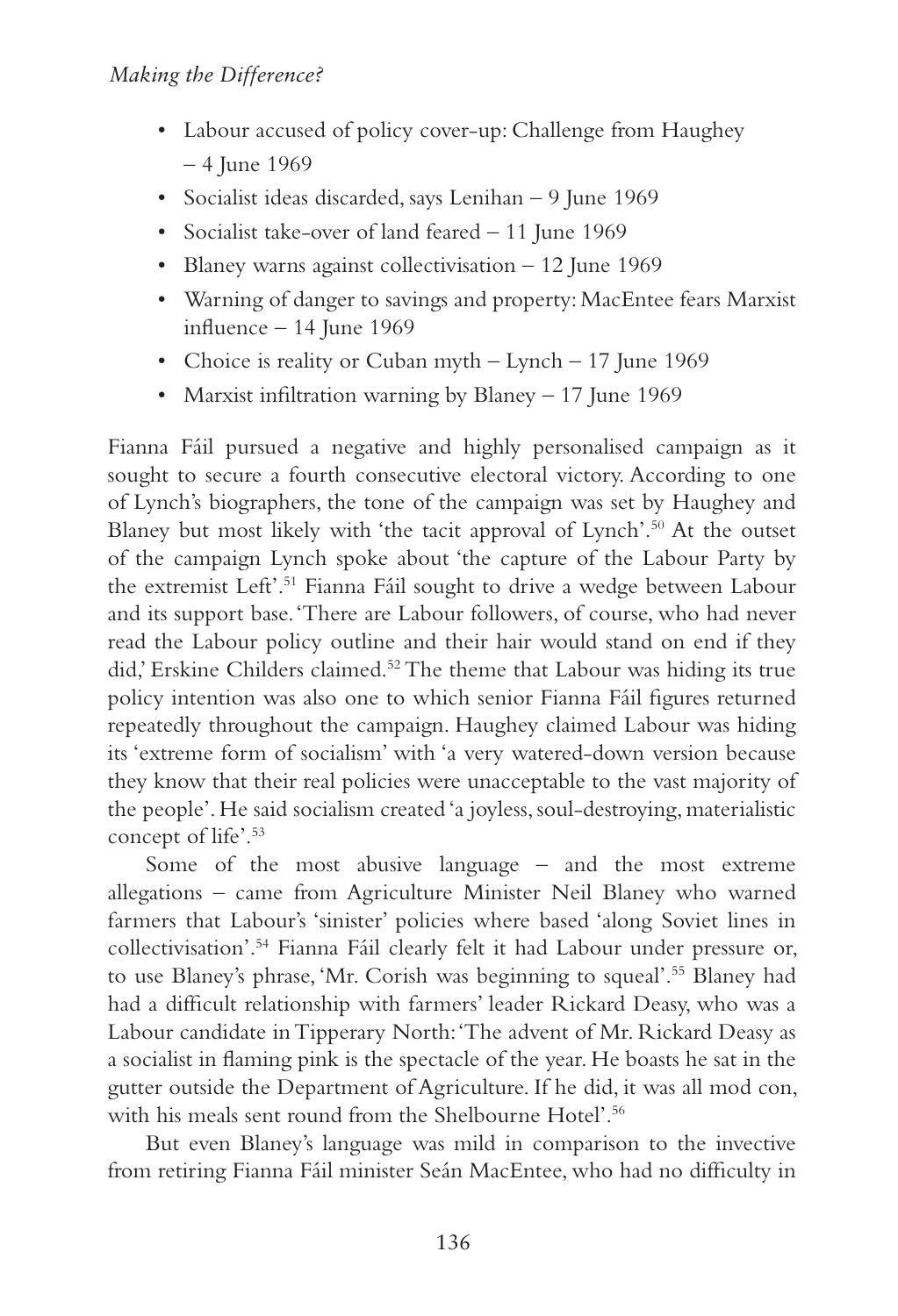revisiting his 'Red baiting' from an earlier era. MacEntee claimed 'a red rash had broken out all over Dublin and presumably elsewhere' and warned that 'above all Red stands for danger to everyone's savings, to everyone's land, to everyone's property, large and small…'57 The Fianna Fáil attacks were also highly personalised. There were repeated references to intellectuals and graduates of Trinity College Dublin. Noël Browne said such attacks set 'one particularly ugly pattern of debate … [with] a particularly sinister bigoted and sectarian overtone'.58

At the end of the first week of the campaign John Healy observed that the two main opposition parties were ahead in the publicity stakes with Fianna Fáil being slow to get into the election mode. But on the pages of his own newspaper, the well-planned Fianna Fáil attack strategy – based on consistency of message – was dominating news reports. It was classic attackbased negative campaigning – criticism directed at political rivals regardless of the kind of criticism or accuracy.59 The absence of opinion polling meant it was impossible to really know how the various campaigns were actually connecting with the electorate. The Fianna Fáil attacks continued until the eve of polling day. At the party's final rally Lynch predicted that voters would show that they 'prefer the reality of progress and prosperity to the Cuban myth'.60 While Lynch was attacking in Dublin Blaney had a last tirade in County Donegal. 'The red sunset is about to go down,' he forecast.<sup>61</sup>

Prior to the election being called, Corish had warned that Labour would be painted as 'a party of bogeymen bent on destroying national sovereignty and individual freedom'.<sup>62</sup> Indeed, the nature of the Fianna Fáil attacks should not have surprised Corish and his colleagues. Fianna Fáil had actually introduced an element of 'Red bashing' into the 1965 campaign when Blaney had also spoken of 'extreme socialism'.63 Moreover, a canvassers' booklet for the 1969 contest provided Labour members with specific answers to potential claims about the dangers of socialism (although distribution of the booklet to local constituencies was not ideal). The evidence suggests that with respect to promoting its socialist agenda Labour singularly failed in terms of news coverage in *The Irish Times* – the newspaper that was apparently on its side. Indeed, even when Labour representatives were explaining what they meant by 'socialism' they were forced to do so in a defensive manner in response to Fianna Fáil attacks.<sup>64</sup>

### IV

Labour had genuine hopes of real electoral success right up to polling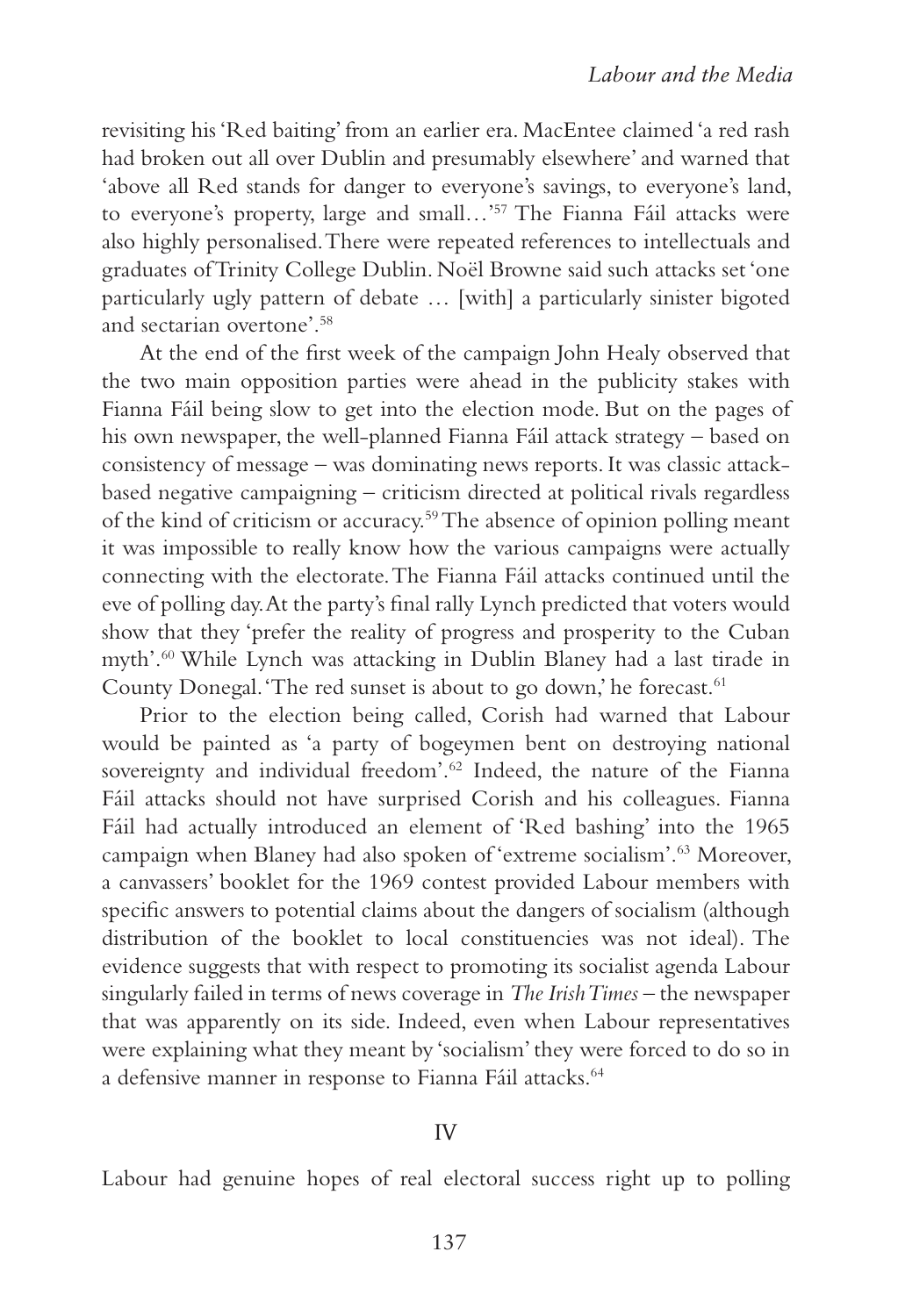day in the 1969 general election. From this distance there is an obvious naivety about the talk of winning a majority of Dáil seats. The context of the election must, however, be considered with a more passive media and an absence of public opinion data accounting for a lack of real information beyond the unreliability of what was being fed back from canvassers in the constituencies. At the core of Labour's difficulties, however, was the party's failure to counter Fianna Fáil's negative campaign strategy which, cynically, cast doubt on Corish's true intent and, highly effectively, exploited gaps in Labour's policy programme. The newspapers, which were the main means of communication, followed the Fianna Fáil agenda, and Labour's strategy was unable to circumvent the direction of news coverage. Even in *The Irish Times,* which was perceived by readers like Sir Frederick Sayers as closely aligned to Labour, the Fianna Fáil negative campaign undermined Corish and his socialist programme. When the ballot papers were all counted the results showed that, rather than heralding a new socialist dawn, in fact, the election had actually only 'consolidated the status quo'.<sup>65</sup>

An editorial in *The Irish Times* predicted the best ever Dáil and noted somewhat optimistically that Labour had emerged from the campaign 'as an unmistakably socialist party'.<sup>66</sup> The reality was somewhat different. Indeed, in terms of Labour's policy ambition the impact of the 1969 election outcome was dramatic and lasting. As Horgan more accurately concluded, 'The loss of confidence in the party was so great, it seems, that never again would it stick its collective neck out in quite such a dramatic fashion.'67 In the end the seventies were not socialist, *The Irish Times* was not Labour's house newspaper and in subsequent contests a new professionalism swept over election campaigning as greater attention was paid to communication strategies – amid more assertive and aggressive media coverage – and a more dominant role for television coverage of politics.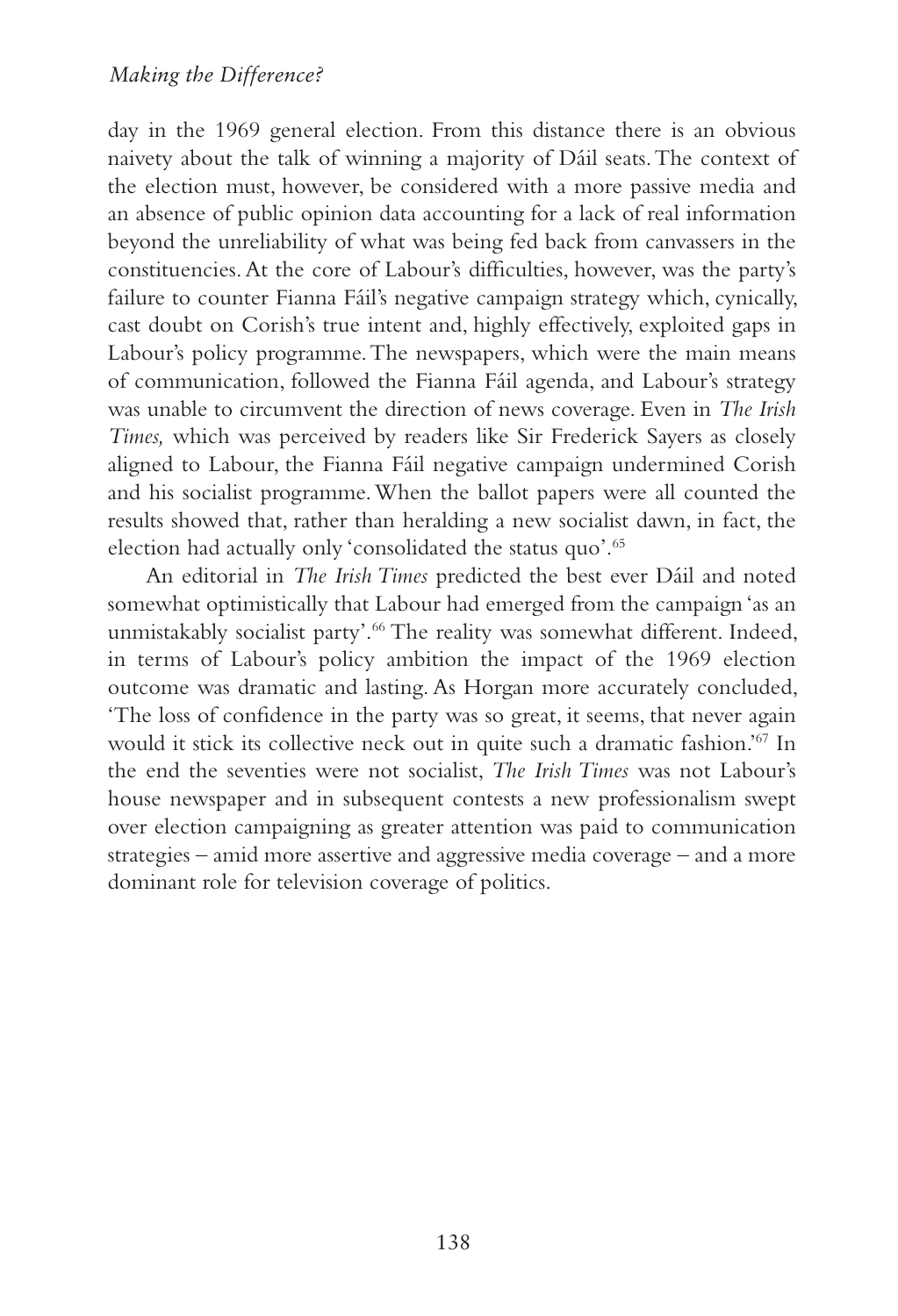- 90. Bertie Ahern, *Bertie Ahern: The Autobiography* (London, 2009), pp. 150–1.
- 91. Duignan, *op. cit.*, p. 91.
- 92. Finlay, *op. cit.*, p. 171.
- 93. Ahern, *op. cit.*, p.153.
- 94. Quoted in Duignan, *op. cit.*, p. 91.
- 95. Albert Reynolds, *Albert Reynolds: My Autobiography* (Dublin, 2010), p. 226.
- 96. Duignan, *op. cit.*, p. 92.
- 97. Finlay, *op. cit.*, p. 215.
- 98. *Ibid.*, p. 216.
- 99. Ahern, *op. cit.*, p. 154.
- 100. Finlay, *op. cit.*, p. 235.
- 101. Duignan, *op. cit.*, p. 131.
- 102. Finlay, *op. cit.*, p. 265.
- 103. Duignan, *op. cit.*, p. 133.
- 104. Quinn, *op. cit.*, p. 322.
- 105. Finlay, *op. cit.*, p. 277.
- 106. Quinn, *op. cit.*, p. 323.
- 107. *Ibid.*, pp. 362–3.
- 108. Finlay, *op. cit.*, p. 307.
- 109. Quinn, *op. cit.*, p. 366.
- 110. *This Week*, RTÉ Radio, 11 February 1973.

# Chapter 10. **Labour and the media: The promise of socialism, negative campaigning and** *The Irish Times* by Kevin Rafter

- 1. *The Irish Times,* 28 May 1969.
- 2. *Ibid.*
- 3. Michael Gallagher, *The Irish Labour Party in Transition, 1957–82* (Manchester, 1982), p. 54.
- 4. *Ibid.*, pp. 86–91.
- 5. *The Irish Times*, 23 May 1969.
- 6. *The Irish Times*, 4 June 1969.
- 7. *Irish Independent*, 19 February 1990. Article by Brendan Halligan: 'On Brendan Corish: the man who transformed Labour.'
- 8. Brendan Halligan (ed.), *The Complete Text of 'The New Republic' address by Brendan Corish T.D., leader of the Labour Party* (Dublin, 1968).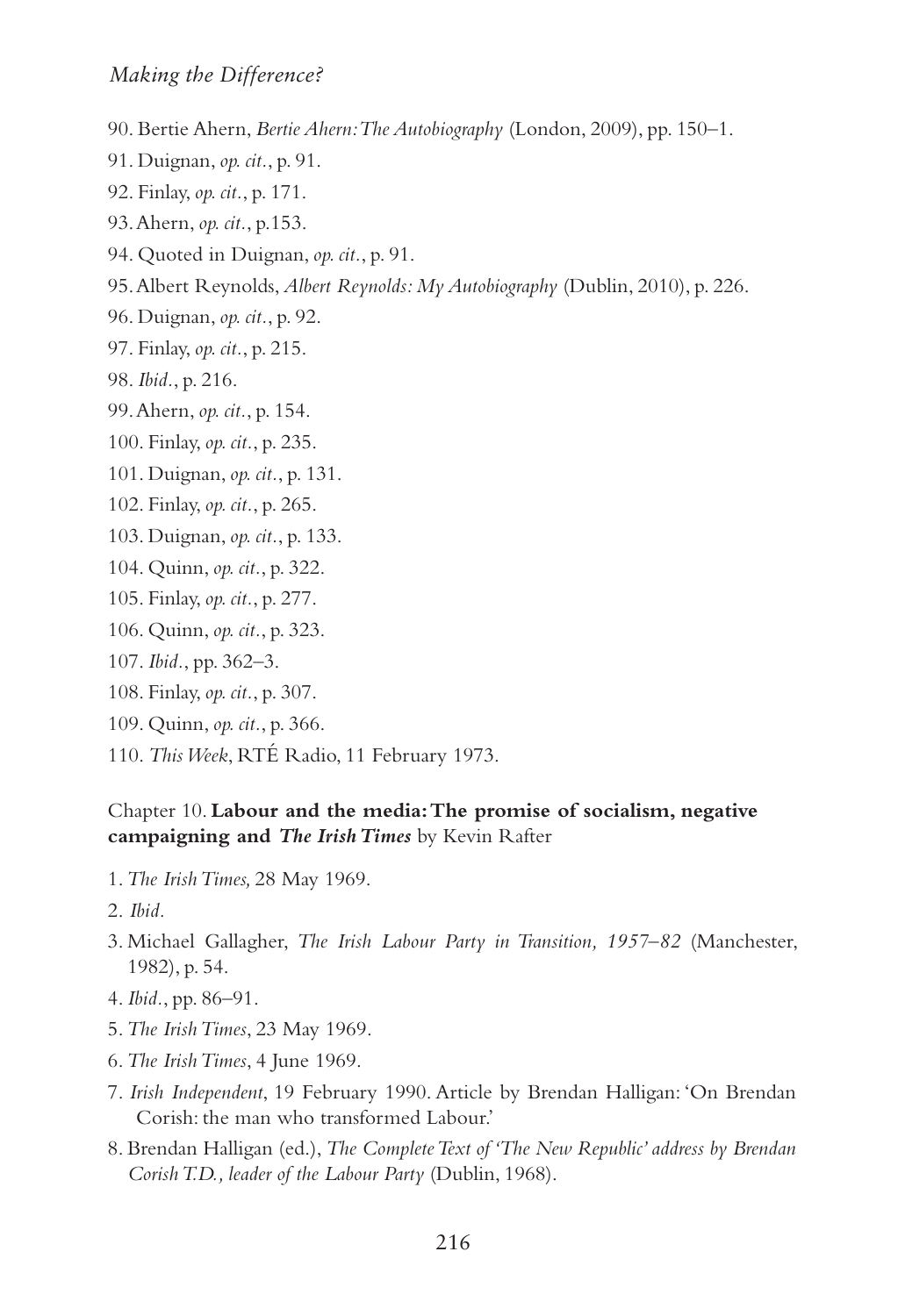- 9. Gallagher, *op. cit.*, p. 56.
- 10. Diarmaid Ferriter, *The Transformation of Ireland 1900–2000* (London, 2004), p. 559.
- 11. Gallagher, *op. cit.*, p. 53.
- 12. Garret FitzGerald, 'Presentation to the Brendan Corish Seminar', Halligan, B. (ed.) *The Brendan Corish Seminar Proceedings, 11 March 2006* (Dublin, 2006), p. 11.
- 13. Roy Foster, *Modern Ireland 1600–1972* (London, 1989), p. 596.
- 14. Gallagher, *op. cit.*, p. 55.
- 15. *The Irish Times*, 19 February 1990.
- 16. *Irish Independent*, 19 February 1990. Article by Brendan Halligan: 'On Brendan Corish: the man who transformed Labour.'
- 17. Brendan Halligan, 'Presentation to the Brendan Corish Seminar', Halligan, B. (ed.) *op. cit.*, p. 20.
- 18. Niamh Puirséil, *The Irish Labour Party, 1922–73* (Dublin, 2007), p. 254.
- 19. *The Irish Times*, 19 February 1990.
- 20. *The Irish Times*, 23 May 1969.
- 21. Foster, *op. cit.*, p. 576.
- 22. J. J. Lee, *Ireland 1912–1985* (Cambridge, 1989), p. 410.
- 23. Dermot Keogh, *Jack Lynch: A Biography* (Dublin, 2009), p. 154.
- 24. Gallagher, *op. cit.*, pp. 82–3.
- 25. John Horgan, 'Presentation to the Brendan Corish Seminar', Halligan, B. (ed.) *op. cit.*, p. 48.
- 26.*The Irish Times*, 16 October 1967. The article by Donal Foley was entitled 'Socialism in the Seventies According to Corish.'
- 27. Michael Mills, 'Presentation to the Brendan Corish Seminar', Halligan, B. (ed.) *op. cit.*, p. 14.
- 28. Keogh, *op. cit.*, p. 153.
- 29. *The Irish Times*, 4 June 1969.
- 30. *The Irish Times*, 4 June 1969.
- 31. J. J. Lee, *op. cit.*, p. 327.
- 32. J. Fanagan (ed.), *Belling the Cats: Selected speeches and articles of John Kelly* (Dublin, 1992, p. 166.
- 33. *The Irish Times*, 12 June 1969.
- 34. Chubb, Basil, *The Government and Politics of Ireland* (Dublin, 1992), p. 129).
- 35. Brian Farrell, 'The Mass Media and the 1977 Campaign', Penniman, H. R. (ed.) *Ireland at the Polls: The Dáil Elections of 1977* (Washington, 1978), p. 102.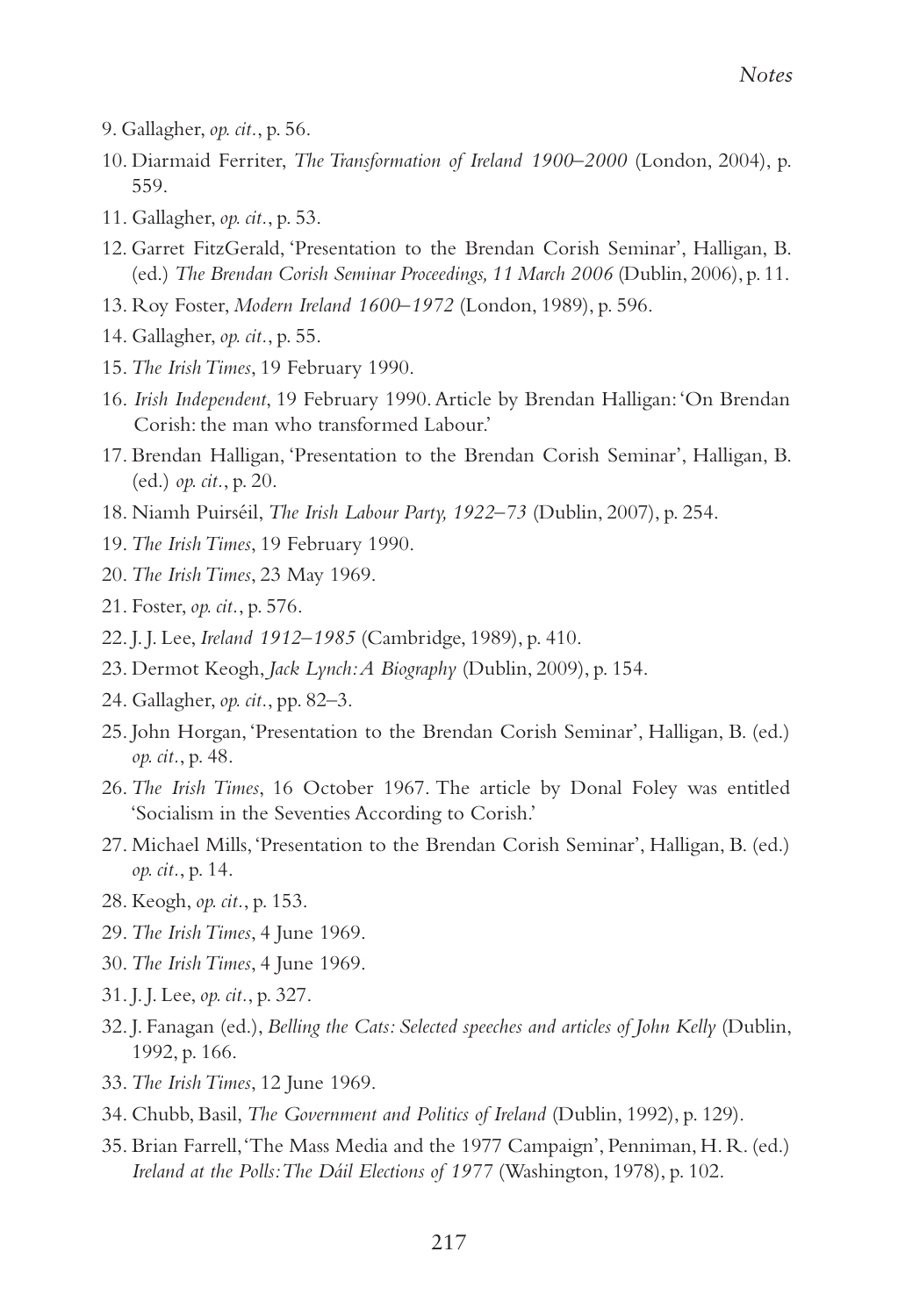- 36. *Ibid.*, p. 128.
- 37. Michael Mills, 'Presentation to the Brendan Corish Seminar', Halligan, B. (ed.) *op. cit.*, p. 13.
- 38. Gallagher, *op. cit.*, pp. 92–3.
- 39. Brian Maye, *Fine Gael 1923–1987* (Dublin, 1993), p. 126.
- 40. Mark O'Brien, *The Irish Times: A History* (Dublin, 2008), p. 185.
- 41. Geraldine Kennedy, 'Appreciation', A. Whittaker (ed.), *Bright, Brilliant Days: Douglas Gageby and* The Irish Times (Dublin, 2006), p. 227.
- 42. Farrell, *op. cit.*, p. 99.
- 43. James Downey, *In My Own Times: Inside Irish Politics and Society* (Dublin, 2009), p. 104.
- 44. Bruce Arnold, 'Behind his cultivated stance', A. Whittaker (ed.), *op. cit.*, p. 73.
- 45. Downey, *op. cit.*, p. 97.
- 46. *The Irish Times*, 22 May 1969.
- 47. *The Irish Times*, 7 June 1969.
- 48. *The Irish Times*, 13 June 1969.
- 49. E. H. Courtney, 'Letter to the Editor', *The Irish Times*, 10 June 1969.
- 50. T. P. O'Mahony, *Jack Lynch: A Biography* (Dublin, 1991), p. 105.
- 51. *The Irish Times*, 29 May 1969.
- 52. *The Irish Times*, 31 May 1969.
- 53. *The Irish Times*, 4 June 1969.
- 54. *The Irish Times*, 12 June 1969.
- 55. *The Irish Times*, 10 June 1969.
- 56. *The Irish Times*, 13 June 1969.
- 57. *The Irish Times*, 14 June 1969.
- 58*. The Irish Times*, 10 June 1969.
- 59. Annemarie Walter and Rens Vliegenthart, 'Negative Campaigning across Different Communication Channels: Different Ball Games', *International Journal of Press Politics*, 15(4): (2010), pp. 441–61.
- 60. *The Irish Times*, 17 June 1969.
- 61. *The Irish Times*, 17 June 1969.
- 62. *The Irish Times*, 16 May 1969.
- 63. Gallagher, *op. cit.*, p. 58.
- 64. *The Irish Times*, 26 May 1969.
- 65. Lee, *op. cit.*, p. 410.